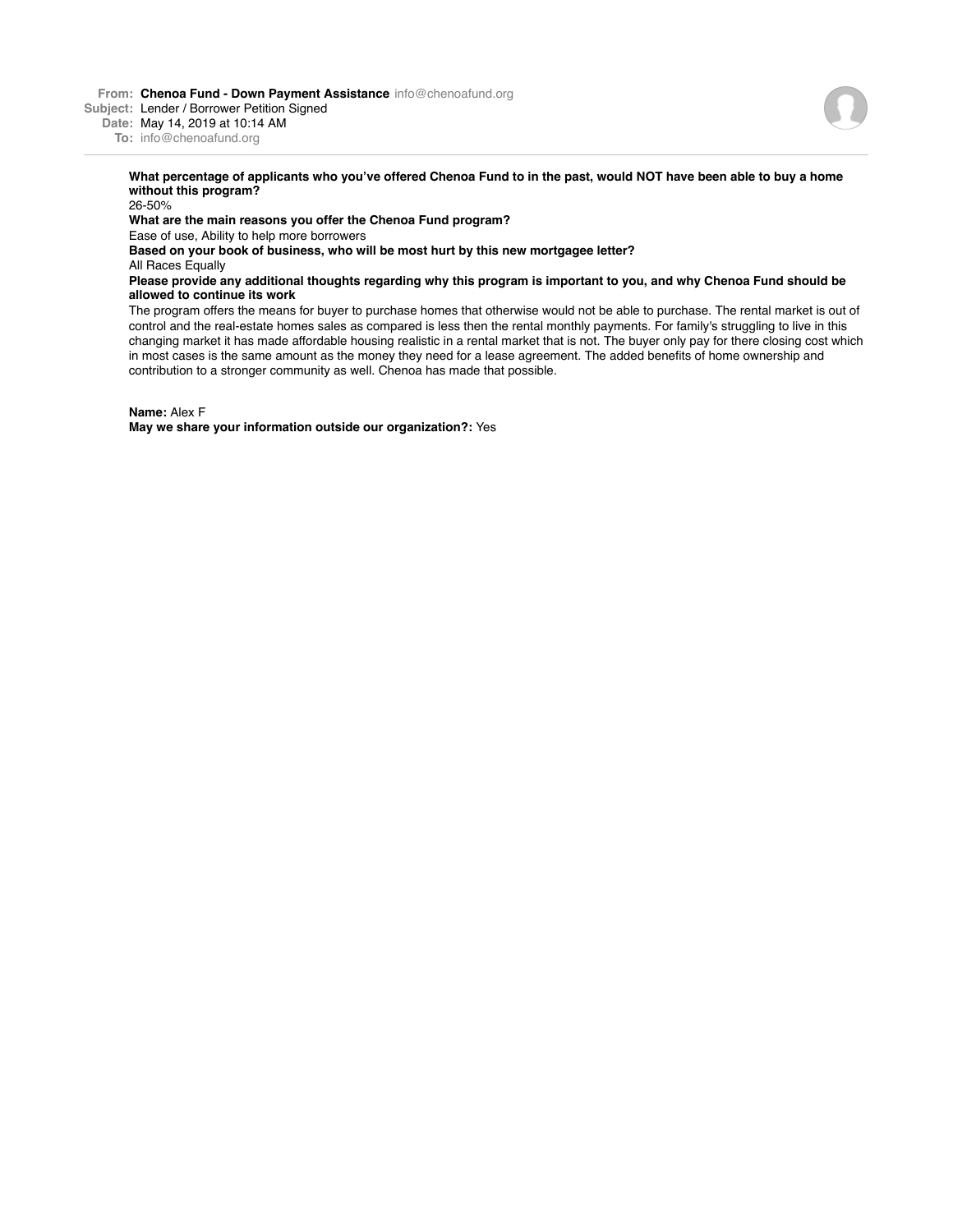**From: Chenoa Fund - Down Payment Assistance** info@chenoafund.org

**Subject:** Lender / Borrower Petition Signed

**Date:** May 14, 2019 at 11:01 AM

**To:** info@chenoafund.org

## **What percentage of applicants who you've offered Chenoa Fund to in the past, would NOT have been able to buy a home without this program?**

76-100%

## **What are the main reasons you offer the Chenoa Fund program?**

Ease of use, Ability to help more borrowers

**Based on your book of business, who will be most hurt by this new mortgagee letter?**

All Races Equally

## **Please provide any additional thoughts regarding why this program is important to you, and why Chenoa Fund should be allowed to continue its work**

Many of my clients live paycheck to paycheck and don't have the ability to save money because they are paying more for rent than they would pay for a home of their own. The Chenoa Fund allows these borrowers to buy a home and continue paying what they are use to in rent but for their own home. In short the Chenoa Fund makes the American Dream a reality.

**Name:** Alexander T

**May we share your information outside our organization?:** Yes